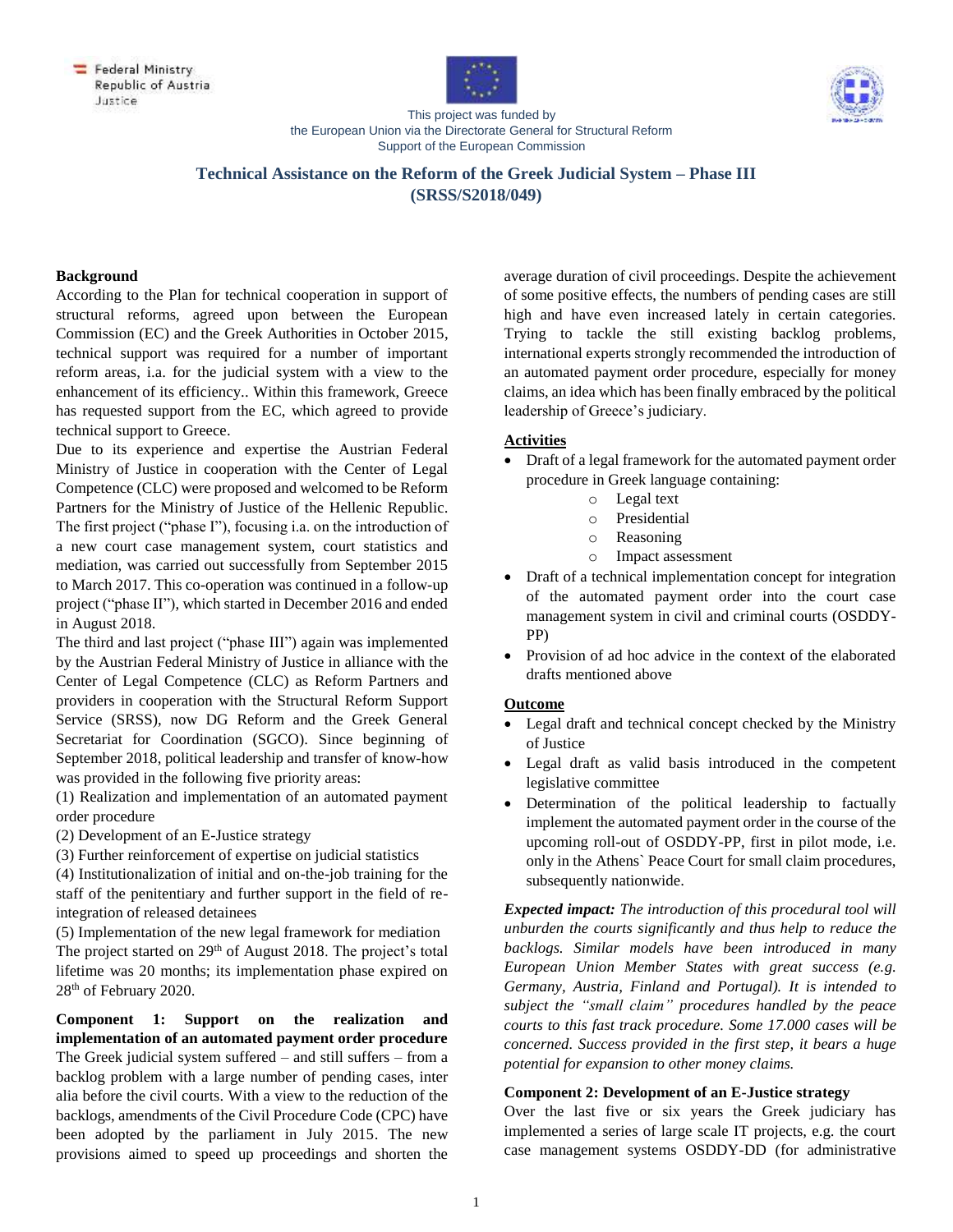courts) and OSDDY-PP (for regular courts and prosecution services). In more recent times the Greek government enhanced its ambition to unify the digitalization process of the public sector as a whole and the endeavour for an overall national digital policy. In this context, irrespective of respectable results in the above mentioned single projects, the judiciary's urgent need for a comprehensive strategy surfaced.

Furthermore, the conclusions drawn from the monitoring of the OSDDY-PP implementation (phase I of OSDDY-PP, which was conceptualized as a pilot for the courts of Athens, Piraeus, Thessaloniki and Chalkida) suggested that the roll-out to the rest of the courts would need more sound preparation in order to avoid the manifold shortcomings in the cooperation between courts and the vendor.

### **Activities**

- Discussion and elaboration of a comprehensive e-justice strategy plus an implementation action plan in group work between Austrian and Greek experts in the frame of several missions and preparatory exchange of documents in the periods between the missions
- Execution of 5 court inspection trips for the identification of the courts' needs for the facilitation of the implementation of the OSDDY-PP roll-out
- Drafting of a catalogue of duties for the personnel of the courts and the Greek Ministry of Justice involved in the upcoming roll-out of OSDDY-PP

### **Outcome**

- Comprehensive e-justice strategy drafted, in line with the national digital policy and the EU IT justice strategy, containing:
	- o Depiction of status quo
	- o Business goals for the IT
	- o Organisational set-up
	- o Future IT architecture
- E-justice action plan drafted and available as the guiding document for further action in the ICT field
- Catalogue of duties (cp.  $2<sup>nd</sup>$  bullet point under "activities") drafted and available to facilitate coordinated action and sound preparation with a view to the upcoming roll-out of OSDDY-PP.
- 5 court inspections conducted, awareness raising in the courts about the upcoming introduction of OSDDY-PP, identification of shortcomings in courts, analysis of findings and incorporation in the catalogue of duties

*Expected Impact: The future actions taken in the ICT field shall follow a consistent, goal-oriented concept in line with the overall national digital policy of the Hellenic Republic and take into account also the respective guidelines issued at EU level. In addition, an intensified participation in IT related projects /working groups is expected.*

*As concerns the upcoming roll-out of OSDDY-PP, the project's results should help to facilitate an efficient co-operation between the courts and the vendor and avoid the manifold drawbacks encountered in the first phase of implementation.*

## **Component 3: Further reinforcement of expertise on judicial statistics**

The OSDDY-PP system, which currently is installed only in a limited number of courts (only the pilot courts of phase I), offers the possibility for automated data collection and evaluation. On the other hand, there are still many courts, which have to rely on other IT systems or even hand-written registers. That's why, for the time being, an "interim system" based on excel sheets is in place. However, the goal must be to abandon this data collection model and shift to an automated model, exploiting the OSDDY-PP data pool, once all the courts are equipped. In a process of gradual change, first central access to the data pool shall be granted to an overall responsible judicial body, in order to gain independent control of the statistics (including the creation of data queries according to the needs).

### **Activities**

- Elaboration of a catalogue of requirements for central access to the data pool for the operation of the statistics
- Review and rectification of the queries for the peace courts / civil proceedings, including the household insolvency cases (used by the vendor)

### **Outcome**

- Catalogue of requirements for the central access to the data pool of OSDDY-PP drafted and available. The documents provides three different options for actual realization, whereas they depend on the (political) decision who (which judicial body) to assign the overall responsibility for the operation of statistics.
- Rectified and unified queries for the data collection in the civil proceedings handled in the peace courts put in place by the vendor for future compilation of statistics.

*Expected Impact: By extracting the data directly from the OSDDY-PP data pool errors in reporting (inserting figures in excel tables) shall be eliminated. Over the time this automated model will ensure more consistency and accuracy in statistics and will offer a much more detailed and quicker statistical overview.*

## **Component 4: Institutionalization of initial and on-the-job training for the staff of the penitentiary and further support in the field of re-integration of released detainees**

In the past the penitentiary system did not provide a systematic vocational training, neither initial nor continuous, to its employees. Considering the heavily differing professional backgrounds of the prison staff, the lack of sound skills resulted in an overall dissatisfying situation.

Concerning the training of detainees with a view of facilitating the chances of reintegration the project had carried out already handicraft training in "phase II" of the project with high success. This sparked the ambition to take it a step further and target potential markets for the crafted products, ideally within a stable institutional framework.

# **Activities**

- Elaboration of a concept for a penitentiary's academy
- Elaboration of a training concept and a curriculum